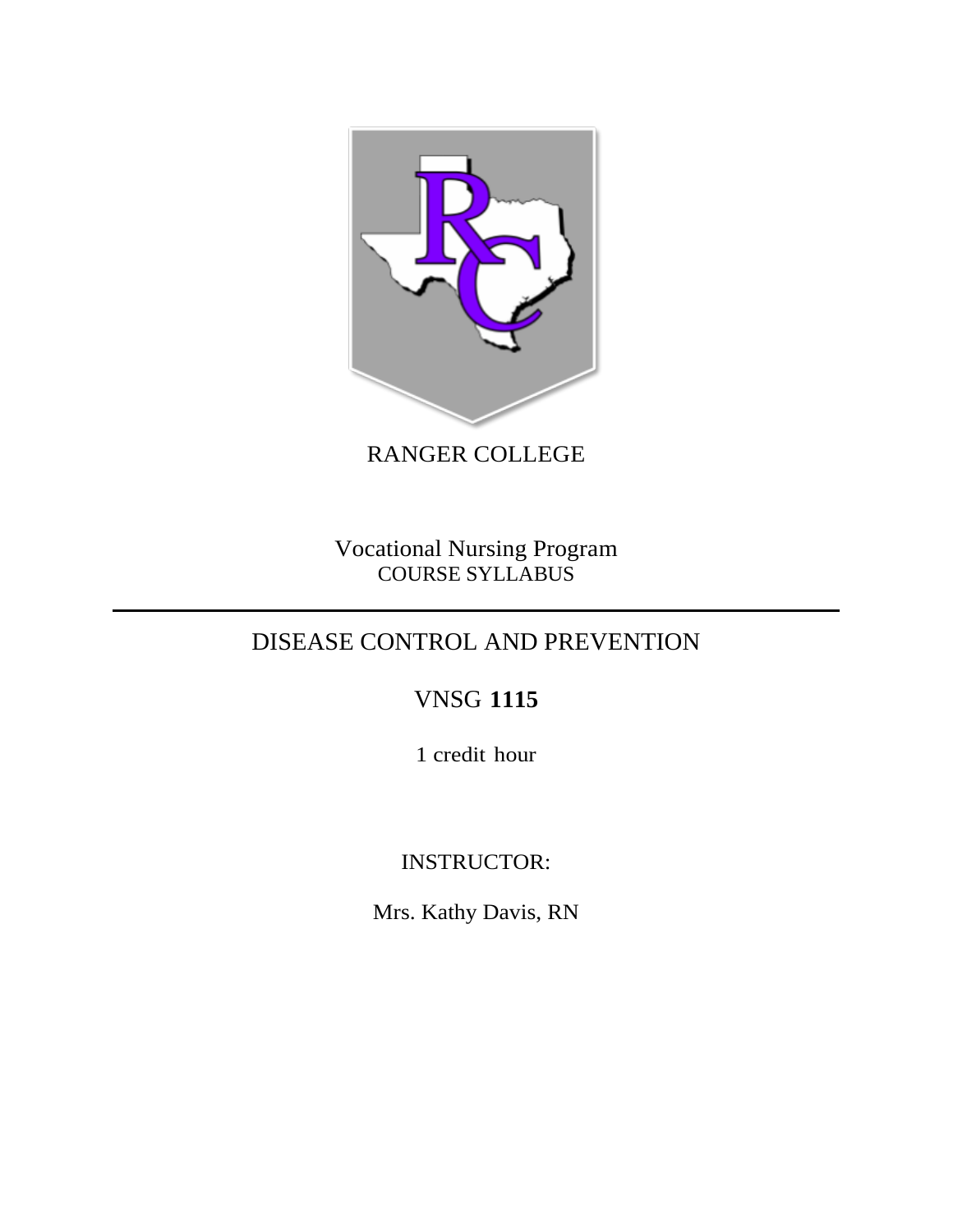# VNSG 1115 DISEASE CONTROL AND PREVENTION

INSTRUCTOR: Kathy Davis, RN EMAIL: kdavis@rangercollege.edu OFFICE: Early/Brown County PHONE: 325-203-5006 HOURS: Monday – Thursday: 0800 -1700; Friday: 0800 - 1200

### **I. Texas Core Curriculum Statement of Purpose**

Through the Texas Core Curriculum, students will gain a foundation of knowledge of human cultures and the physical and natural world, develop principles of personal and social responsibility for living in a diverse world, and advance intellectual and practical skills that are essential for all learning.

### **II. Course Description**

Study of the general principles of prevention of illness and disease, basic microbiology, and the maintenance of aseptic conditions.

## **III. Required Background or Prerequisite**

CPR Healthcare Provider required.

## **IV. Required Textbook and Course Materials**

Scanlon, V.C. and Sanders, T. (2019) *Essentials of Anatomy and Physiology* (8<sup>th</sup> ed.) Philadelphia, PA: Davis. ISBN 978-0-8036-6937-6.

Williams, L. and Hooper, P. (2015) *Understanding Medical-Surgical Nursing* (6<sup>th</sup> ed.) Philadelphia, PA: Davis. ISBN 978-0-8036-6898-0.

Burton, M., Smith, D., and Ludwig, L. (2019) *Fundamentals of Nursing Care – Concepts, Connections & Skills* (3rd ed.) Philadelphia, PA: Davis. ISBN 978-0-8036- 6906-2. Required Materials: Index cards Black pens Pencil (mechanical or standard) Highlighters Black sharpies Multi-colored modeling clay Map Colors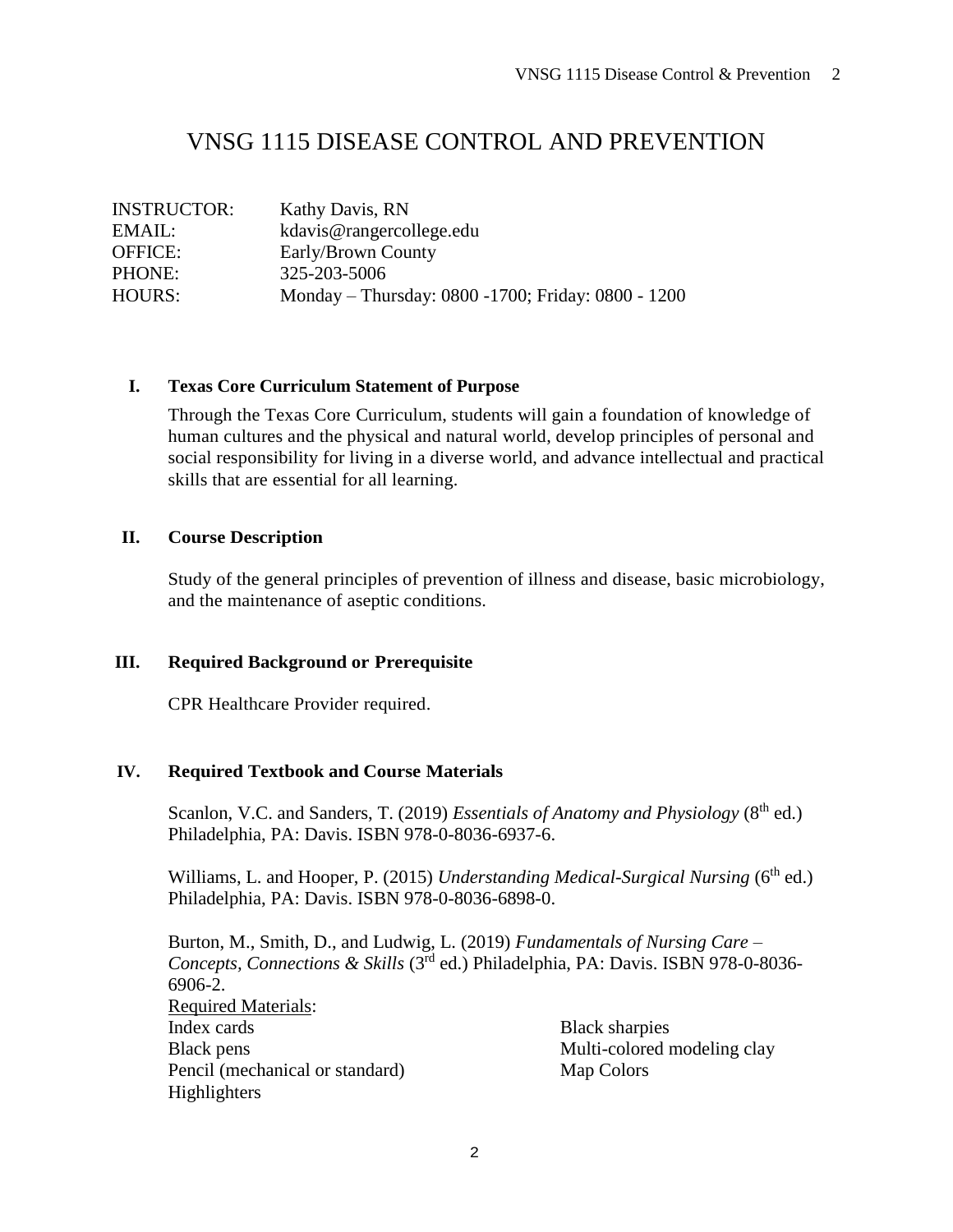#### **V. Course Purpose**

A continuation of instruction for student vocational nurses on becoming:

- 1. A member of the nursing profession;
- 2. A provider of patient centered care;
- 3. A patient safety advocate:
- 4. A user of the nursing process in the care of patients experiencing medical/surgical conditions.

#### **VI. Learning Outcomes**

- 1. Integrate body systems and disease processes with nursing skills and assessments.
- 2. Identify medical abnormalities related to disease control and prevention.
- 3. Provide appropriate nursing management and interventions based on nursing assessments and patient safety concerns.
- 4. Identify the basic understanding of the aging process on the human body.

### **VII. Core Objectives**

This course meets the following of the six Core Objectives established by Texas:

**Critical Thinking Skills (CT)** - Creative thinking, innovation, inquiry, and analysis; evaluation and synthesis of information

**Communication Skills(COM)**- effective development, interpretation and expression of ideas through written, oral, and visual communication

**Empirical and Quantitative Skills (EQS)** - The manipulation and analysis of numerical data or observable facts resulting in informed conclusions

**Teamwork**(TW)-The ability toconsider different pointsofviewand towork effectively with others to support a shared purpose orgoal

**Social Responsibility (SR)**- Intercultural competence, knowledge of civic responsibility, and the ability to engage effectively in regional, national, and global communities

**Personal Responsibility (PR)** - The ability to connect choices, actions, and consequences to ethical decision-making

This course also meets the following course objectives to achieve the Texas Board of Nursing Differentiated Essential Competencies (DECS) for Vocational Nursing. The student will learn to:

- A. As Member of the Profession *(PR,* SR):
	- 1. Function within the nurse's legal scope of practice and in accordance with the policies and procedures of the employing health care institution or practice setting.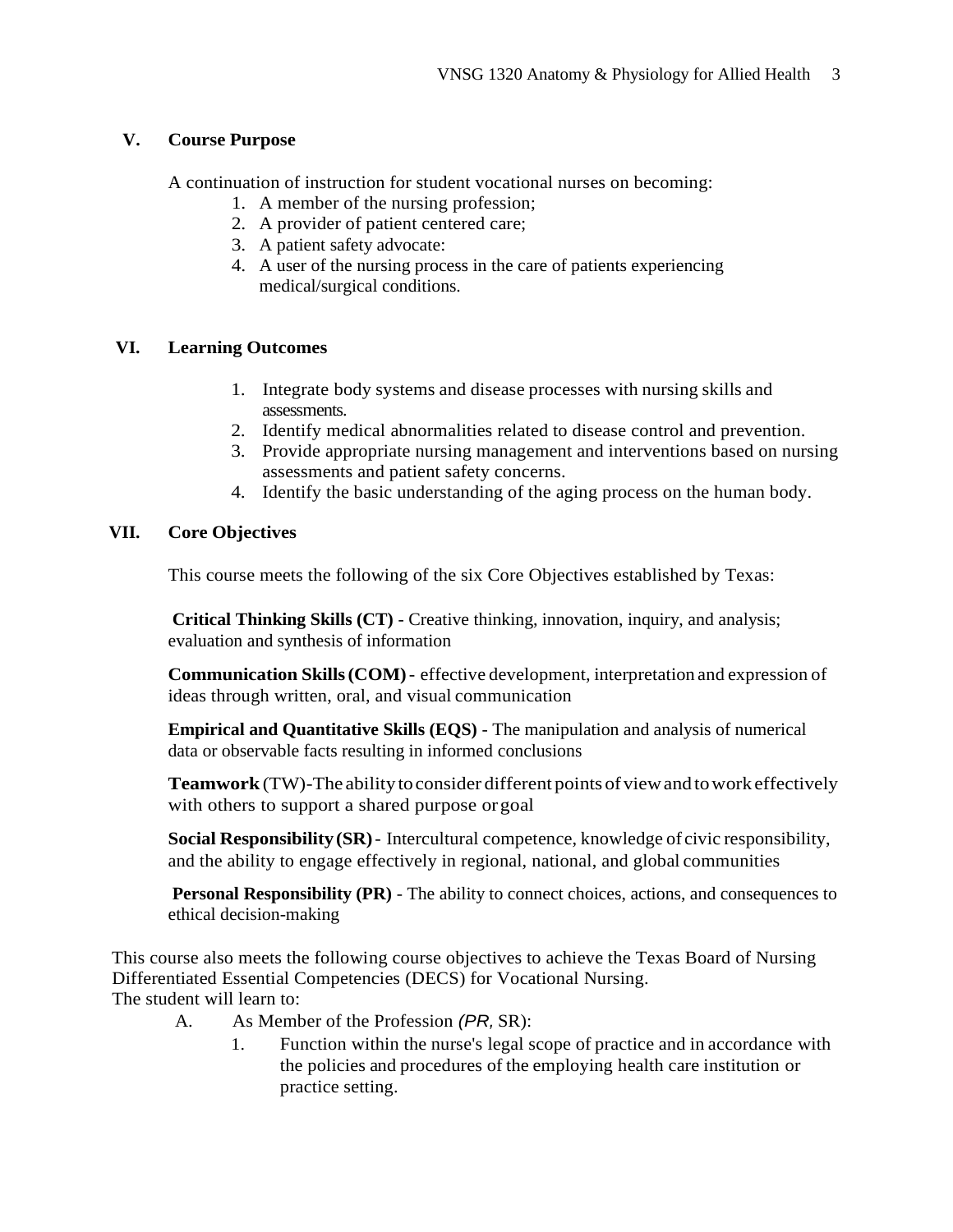- 2. Assume responsibility and accountability for the quality of nursing care provided to patients and their families.
- 3. Contribute to activities that promote the development and practice of vocational nursing.
- 4. Demonstrate responsibility for continued competence in nursing practice, and develop insight through reflection, self-analysis, self-care, and lifelong learning.
- B. Provider of Patient-Centered Care (SR,TW):
	- 1. Use clinical reasoning and established evidence-based policies as the basis for decision making in nursing practice
	- 2. Assist in determining the physical and mental health status, needs, and preferences of culturally, ethnically, and socially diverse patients and their families based on interpretation of health-related data.
	- 3. Report data to assist in the identification of problems and formulation of goals/outcomes and patient-centered plans of care in collaboration with patients, their families, and the interdisciplinary health care team.
	- 4. Provide safe, compassionate, basic nursing care to assigned patients with predictable health care needs through a supervised, directed scope of practice.
	- 5. Implement aspects of the plan of care within legal, ethical, and regulatory parameters and in consideration of patient factors.
	- 6. Identify and report alterations in patient responses to therapeutic interventions in comparison to expected outcomes.
	- 7. Implement teaching plans for patients and their families with common health problems and well-defined health learning needs.
	- 8. Assist in the coordination of human, information, and material resources in providing care for assigned patients and their families.
- C. Patient Safety Advocate (CT, COM, TW, SR, PR):
	- 1. Demonstrate knowledge of the Texas Nursing Practice Act and the Texas Board of Nursing Rules that emphasize safety, as well as federal, state, and local government and accreditation organization safety requirements and standards.
	- 2. Implement measures to promote quality and a safe environment for patients, self and others.
	- 3. Assist in the formulation of goals and outcomes to reduce patient risks.
	- 4. Obtain instruction, supervision, or training as needed when implementing nursing procedures or practices.
	- 5. Comply with mandatory reporting requirements of the Texas Nursing Practice Act.
	- 6. Accept and make assignments that take into consideration patient safety and organizational policy.
- D. Member of the Health Care Team (TW, COM):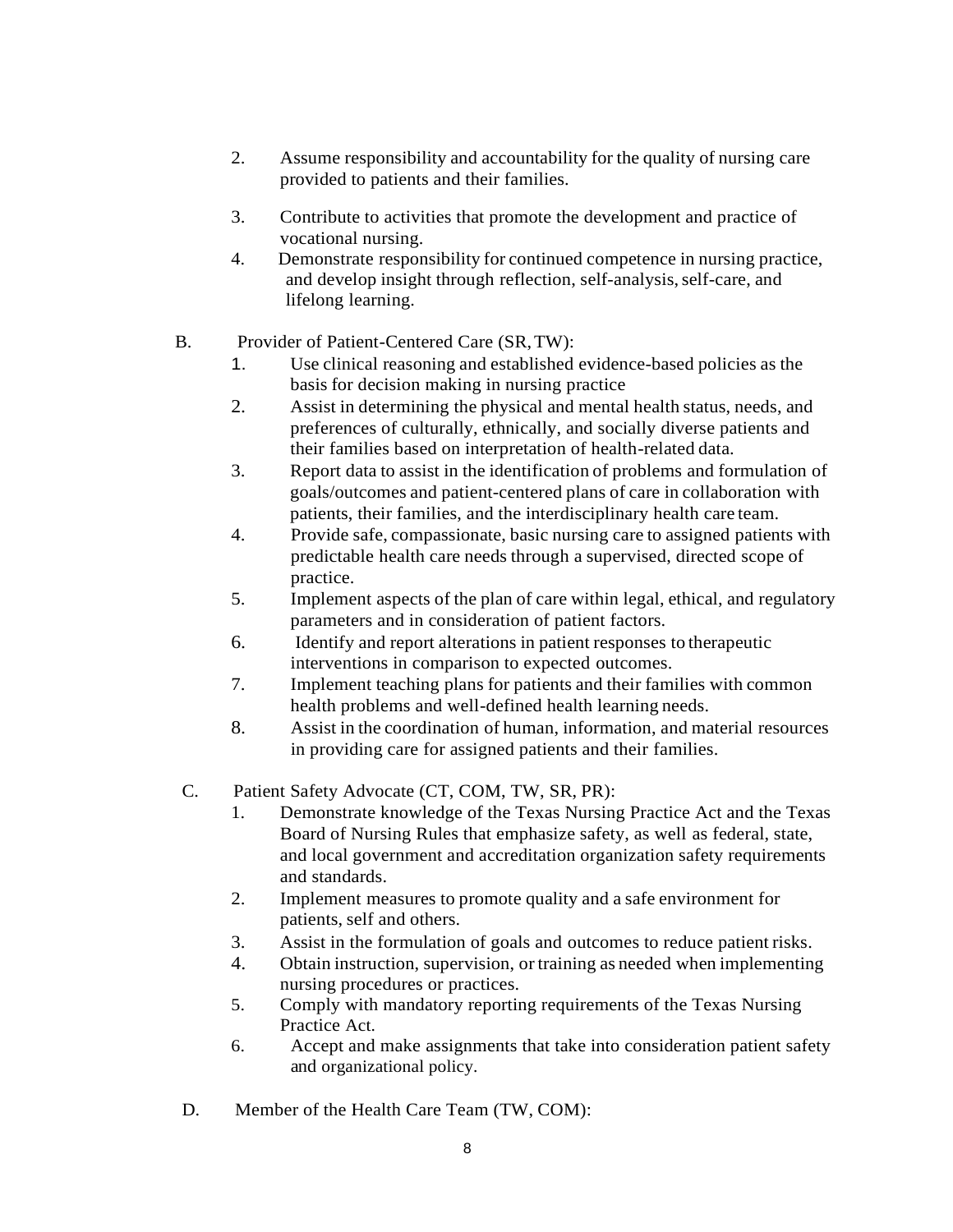- 1. Communicate and collaborate with patients, their families, and the interdisciplinary health care team to assist in the planning, delivery, and coordination of patient-centered care to assigned patients.
- 2. Participate as an advocate in activities that focus on improving the health care of patients and their families.
- 3. Participate in the identification of patient needs for referral to resources that facilitate continuity of care and ensure confidentiality.
- 4. Communicate and collaborate in a timely manner with members of the interdisciplinary health care team to promote and maintain optimal health status of patients and their families.
- 5. Communicate patient data using technology to support decision making t to improve patient care.
- 6. Assign nursing care to LVNs or unlicensed personnel based upon an analysis of patient or unit need.
- 7. Supervise nursing care provided by others for whom the nurse is responsible

#### **VIII. Methods of Instruction**

Lectures, Power Point, Classroom Activities, Audiovisuals, Assignments, Group Projects, Computer Assisted Instruction (ATI).

#### **IX. Method of Assessment**

Chapter Test  $(5) = 60\%$  of total grade Assignments  $(5) = 15%$  of total grade Final Exam Grade  $= 25\%$  of total grade Grading scale:  $A = 93 - 100\%$  B = 86 - 92 C = 78 - 85 F = Below 78

All students must achieve an average grade of 78 to remain in the LVN program.

#### **X. Course/Classroom Policies**

- 1. Arrive on time!
- 2. Come to class prepared.
- 3. Turn in assignments on time.
- 4. Be honest, dependable and accountable for your actions.
- 5. Follow the student handbook regarding attendance and conduct.
- 6. No phones and/or smart watches in the classroom. Phones/watches must be turned in at the beginning of class and may be picked up during breaks or after class.
- 7. Email will be responded to within 24 48 hours during the week. Emails received on Saturday/Sunday will be responded to on Monday.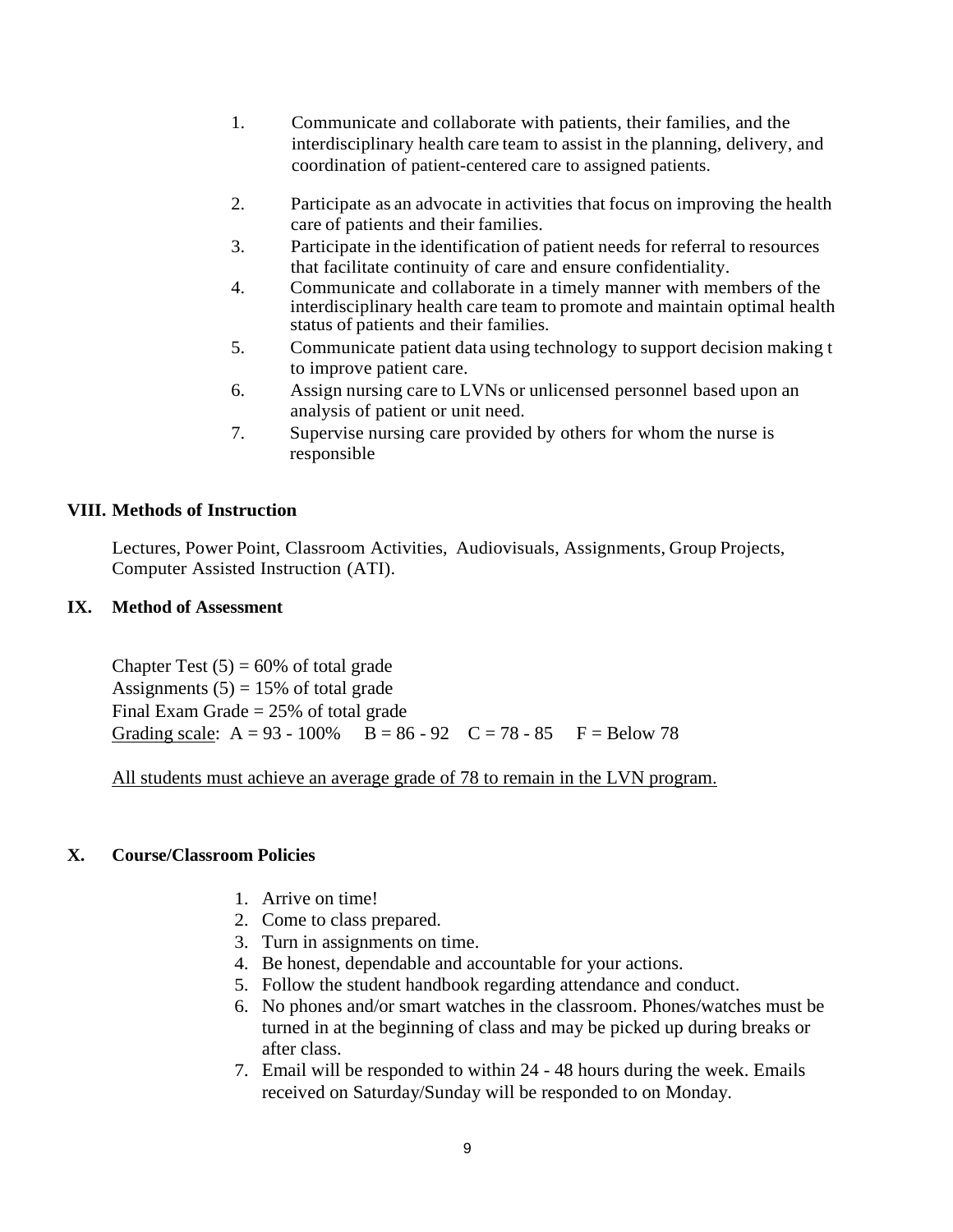# **XI. Course Schedule**

| Week           | <b>Resources</b>                                  | <b>Chapter</b>        | <b>Topic</b>                                      | <b>Task</b>                                           | <b>Assignments</b>                                                    | <b>Assignments</b><br><b>Due</b>                                      |
|----------------|---------------------------------------------------|-----------------------|---------------------------------------------------|-------------------------------------------------------|-----------------------------------------------------------------------|-----------------------------------------------------------------------|
| $\mathbf{1}$   | Course Syllabi<br>Essentials of A&P               | Syllabi<br>Chapter 22 | Chain of Infection<br>Defense against infection   | Skills:<br>Handwashing                                | <b>ATI</b> - Infection<br><b>Control</b>                              | <b>ATI</b> - Infection<br><b>Control</b>                              |
| $\overline{2}$ | Fundamentals of<br><b>Nursing Care</b>            | Ch. 14                | <b>Medical Asepsis</b>                            | Skills:<br>PPE                                        |                                                                       |                                                                       |
| 3              | Fundamentals of<br><b>Nursing Care</b>            | Ch. 22<br>Ch. 26      | <b>Surgical Asepsis</b><br>Wound Care             | Skills:<br><b>Sterile Gloves</b><br><b>Wound Care</b> | <b>ATI - Surgical</b><br><b>Asepsis</b><br><b>ATI - Wound</b><br>Care |                                                                       |
| 4              | <b>Essentials of A&amp;P</b>                      | Ch. 22                | <b>Isolation Precaution</b>                       | Exam#1<br>Intro to Microbes,<br>Asepsis<br>Wound care | <b>Isolation</b><br><b>Precaution</b><br><b>Assignment</b>            | <b>ATI - Surgical</b><br><b>Asepsis</b><br><b>ATI - Wound</b><br>Care |
| 5              | Essentials of A&P                                 | Ch. 22                | <b>Isolation Precautions</b>                      | Skills:<br>Isolation<br>Precaution                    | <b>Microbe Cards</b><br><b>Assigned</b>                               | <b>lation</b><br><b>Precaution</b><br><b>Assignment</b>               |
| 6              | <b>Essentials of A&amp;P</b>                      | Ch. 22                | Blood-borne pathogens<br><b>Bacteria</b>          | Exam #2<br>Isolation<br>Precaution                    |                                                                       |                                                                       |
| 7              | <b>Essentials of A&amp;P</b>                      | Ch. 22                | Virus                                             |                                                       |                                                                       |                                                                       |
| 8              | <b>Essentials of A&amp;P</b>                      | Ch. 22                | Fungi, Protozoa, Arthropods,<br>Helminths, Prions |                                                       | <b>ATI-Pharm</b><br><b>Made Easy</b><br>Infection                     |                                                                       |
| 9              |                                                   |                       |                                                   | "Contagion"                                           | <b>Class Activity</b>                                                 | <b>ATI-Pharm</b><br><b>Made Easy</b><br><b>Infection</b>              |
| 10             |                                                   |                       | <b>HOME ASSIGNMENT</b>                            |                                                       | <b>HOME</b><br><b>ASSIGNMENT</b>                                      | <b>Surgical</b><br><b>Asepsis</b>                                     |
| 11             | <b>Understanding Med-</b><br><b>Surge Nursing</b> | Ch. 13                | Disaster & Bioterrorism                           | Exam# $3$<br>Pathogens                                |                                                                       | <b>Microbe Cards</b><br>Due (Exam #5)                                 |
| 12             | <b>Understanding Med-</b><br><b>Surge Nursing</b> | Ch. 13                | Disaster & Bioterrorism                           | <b>Class Activity</b>                                 |                                                                       |                                                                       |
| 13             |                                                   |                       |                                                   | Exam# $4$<br>Disaster &<br><b>Bioterrorism</b>        |                                                                       |                                                                       |
| 14             |                                                   |                       | <b>Thanksgiving Holiday</b>                       |                                                       |                                                                       |                                                                       |
| 15             |                                                   |                       | <b>Comprehensive Final Review</b>                 |                                                       |                                                                       |                                                                       |
| 16             |                                                   |                       | <b>Comprehensive Final Exam</b>                   |                                                       |                                                                       |                                                                       |

# **Course schedule is subject to change.**